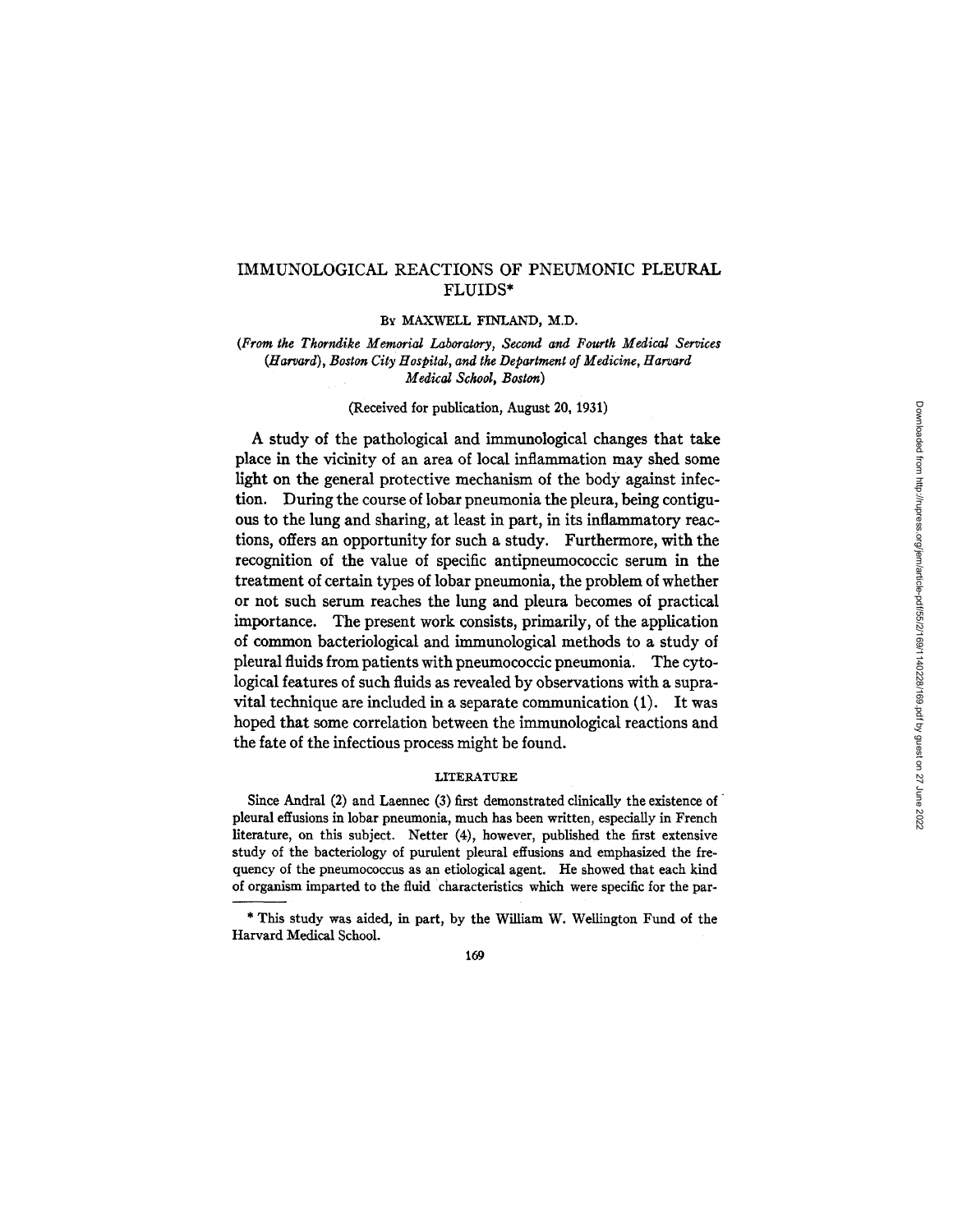ticular organism involved. From 6 of the 109 fluids that this author studied, no organisms could be recovered either by cultural methods or by animal inoculations, using mice, rabbits, and guinea pigs. Pneumococci had previously been cultured from purulent pleural exudates by Friedländer  $(5)$ , Netter  $(6)$ , and Fränkel (7). More recently, Locke (8) collected the bacteriological findings in 478 cases of acute empyema, differentiating the various types among the pneumococci. The frequency of the pneumococcic etiology and the large predominance of Type I among the various types was dearly demonstrated.

Siems (9) quoted a case from Griffon (10) in which agglutination of pneumococci was demonstrated in a pneumonic pleural fluid by growing the organisms in it. Siems believed that the pneumococcic etiology of postpneumonic effusions could be demonstrated not only by culture but also by serological methods applied to the blood serum and to the fluid. In one instance he demonstrated that a pleural fluid had the power to agglutinate the patient's own strain of pneumococcus when it failed to agglutinate the laboratory strain. Cole (11) showed that empyema fluids contained no protective substances or agglutinins but that they inhibited the protective properties of antipneumococcic sera specifically. Floyd (12) obtained "positive precipitin tests" with empyema fluids and noted phagocytosis of pneumococci by the cells in these fluids.

Duyck (13) found fluid containing pneumococci in the pleural cavity of almost every one of his cases during the acute stage of lobar pneumonia, especially in the presence of septicemia. In the latter type of case he found large numbers of organisms in the fluid. In spite of this fact, these fluids, when injected fresh, not only failed to kill mice but were capable of protecting them against lethal doses of pneumococci. This protection he attributed to leucocytic ferments. He treated cases by removing this fluid and injecting it into the same patient subcutaneously. Curphy and Baruch (14) have utilized a similar principle in immunizing horses for the production of antipneumococcic sera.

Pepper (15) demonstrated agglutinins for *B. typhosus* in a pleural effusion accompanying typhoid fever. The agglutinin titer in the fluid was 1:800 and in the blood serum 1:1000. Courmont (quoted by LeDamany (16)) demonstrated agglutination of tubercle hacilli by pleural fluid, but the method was thought by LeDamany not to be infallible. Many other authors have demonstrated antigen and antibodies in tuberculous pleural effusions (17).

General immunological characteristics of exudates and transudates have been studied by a number of workers, some of whom examined pneumonic pleural fluids. Hemolysins and complement have been found in exudates but not in transudates (18), and the cell-free exudates have been shown to be bactericidal for many organisms, including the pneumococcus (19).

Numerous workers have made studies of absorption from the pleura] cavity. The literature, however, on the passage of immune substances from the blood into the pleural cavity or other closed cavities is scant. The most significant observations have been made on the cerebrospinal fluid in animals. Mort (20) found that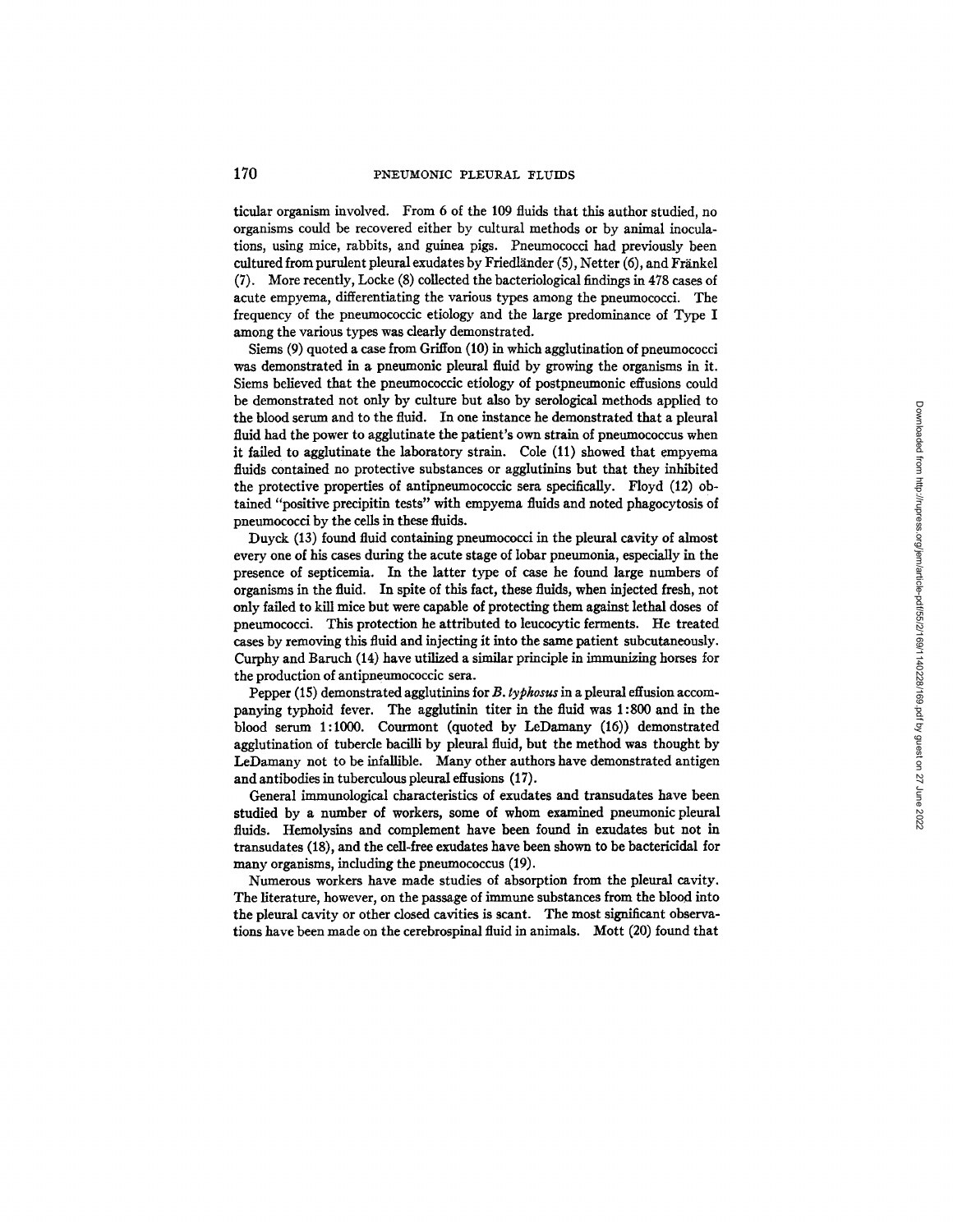### **MAXWELL FINLAND** 171

most drugs and tetanus toxin do not pass from the blood into the cerebrospinal fluid, whereas materials injected into the spinal canal appear rapidly in the blood. Flexner and his coworkers (21) were unable to detect neutralizing substances for the virus of poliomyelitis in the cerebrospinal fluid of actively immunized monkeys. They also failed to demonstrate agglutinins for meningococci in the fluid of actively or passively immunized normal rabbits. If, however, they produced an aseptic meningitis by injecting saline or normal horse serum into the subarachnoid space, they could demonstrate these antibodies. Freund (22) found that the cerebrospinal fluid of animals immunized with killed typhoid bacilli contains agglutinins for these organisms but the titer is very low compared to that of the blood serum. Normal animals passively immunized by the intravenous injection of typhoid immune serum were also shown to have typhoid agglutinins in their cerebrospinal fluid after a lapse of several hours. He explained the negative results previously mentioned by the low titer of antibody in the fluid.

Menkin reviewed the literature on the dissemination of substances from the site of injection (23) and showed that foreign protein introduced in the circulating blood of a rabbit accumulates in an inflamed area in greater concentration than in normal tissues (24).

# *Materials and Methods*

31 pleural fluids from 19 patients with typical lobar pneumonia were studied, and 4 fluids from 3 patients with other diseases were studied for controls. A pneumococcus was obtained in each of the former cases from the sputum or blood culture or both. Type I pneumococci were obtained in 10 cases, Type II in 5 cases, Type III in 3 cases, and Type XVIII in 1 case.<sup>1</sup> Felton's bivalent (Types I and II) concentrated antibody solution was used in the treatment of 5 Type I and 3 Type II cases. 3 patients were treated with sera prepared by the Felton method from normal horse serum (Case 7) and from antimeningococcus serum (Cases 16 and 17). In 1 instance (Case 18) there was an opportunity to study fluid both before and after serum treatment.<sup>2</sup> All of the therapeutic sera were administered intravenously.

The fluids were secured, under aseptic precautions, by thoracentesis, choosing a point in the area of maximum percussion dulness. A solution of 1 or 2 per cent novocaine was injected through a 24 gauge needle to anesthetize the skin and underlying tissues, including the parietal pleura, a total of 1 or 2 cc. being used in the process. The fluid was then aspirated into a dry syringe through an 18 or 20

<sup>1</sup> All of the sera used in typing were obtained through the courtesyof Dr. William H. Park, Laboratories of the New York City Department of Health.

<sup>2</sup> The therapeutic sera were prepared and supplied through the courtesy of Dr. L. D. Felton, Department of Preventive Medicine and Hygiene, Harvard Medical School, and of Dr. Benjamin White, Antitoxin and Vaccine Laboratory, Massachnsetts State Department of Public Health.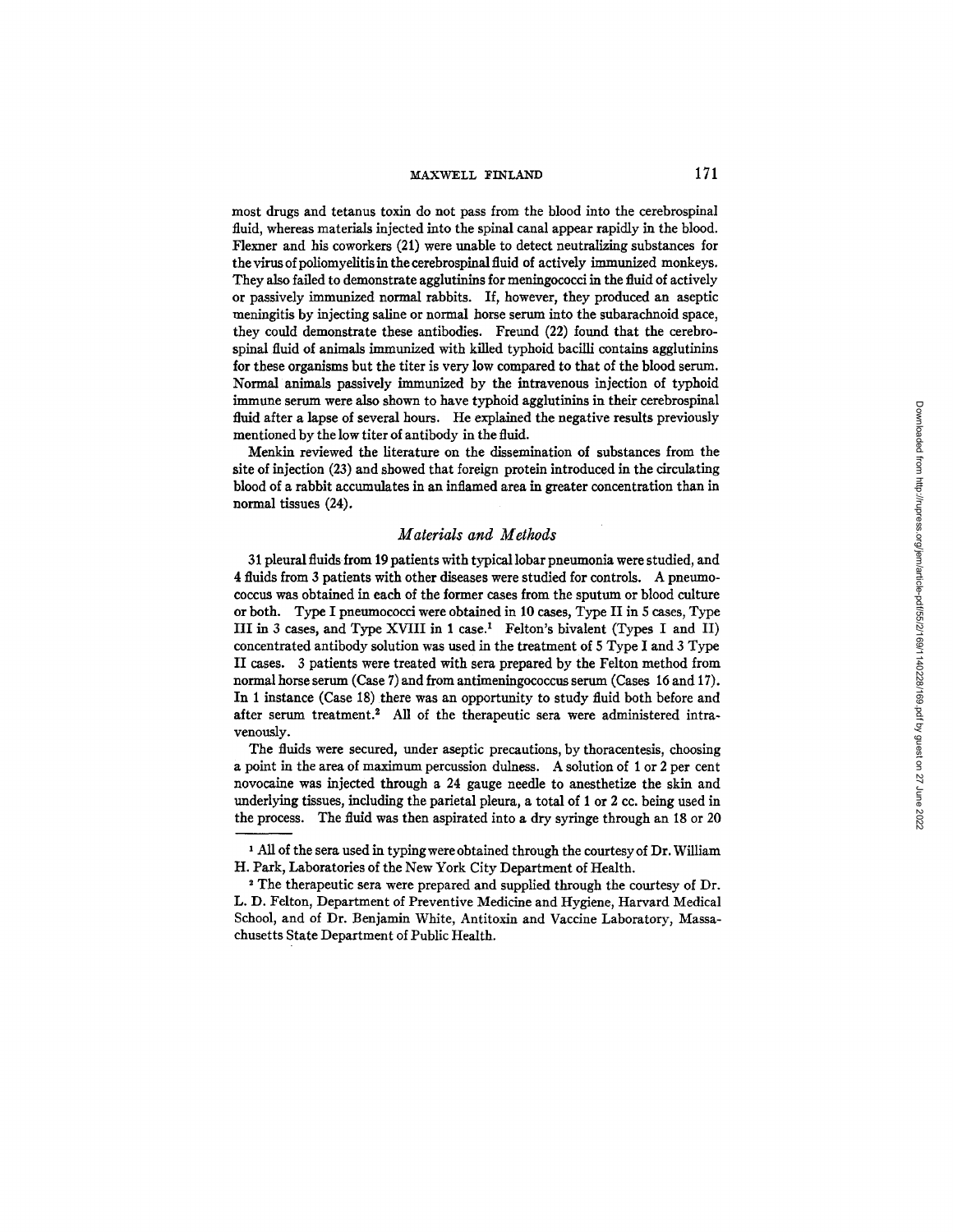gauge needle. Some of the fresh fluid was then inoculated into rabbit's blood broth and streaked on an agar plate containing rabbit's blood, and 1 cc. was injected into a mouse for routine pneumococcus typing. The remainder was allowed to clot, then centrifuged and the supernatant fluid stored in the ice box for later studies. In most instances, venous blood for culture and for the determination of circulating antibodies was obtained at about the time of the thoracic puncture.

The hydrogen ion concentration was obtained with the use of indicators by comparison with standard buffer solutions as recommended by Clark (25).

*Antibody Determinations.--The protection* titer of the fluids was determined by a mouse technique similar to that employed by Dochez (26). *Agglutinins* for pneumocoeci were shown by a technique similar to that employed by Tillett and Francis (27). The meningococcic antigen used in 2 instances was a formalized saline suspension of 1 of the strains employed in the preparation of the therapeutic sera. The agglutinations of this antigen were carried out by heating at 55°C. for 12 to 18 hours. *Precipitinogens* were demonstrated by adding 0.2 cc. of undiluted antipneumococcic typing sera<sup>3</sup> to equal amounts of the fluids, incubating for 2 hours at 37°C. and reading after storage overnight in an ice box. *Precipitins*  were demonstrated in a similar manner using 1:1000 solutions of the specific polysaccharides of Types I, II, and III pneumococci. No attempt was made to obtain the exact titer of preeipitin and precipitinogen. The presence of *horse serum* was detected in a similar manner by the precipitin reaction except that the anti-horse rabbit serum<sup>4</sup> was used in  $1:2$  dilution and varying dilutions of the fluids and sera from the patients were used in order to obtain quantitative results. The anti-horse rabbit serum used in this manner gave a precipitate with normal horse serum up to a dilution of 1 : 80,000 of the latter.

### *Results of Immunological Studies*

The results of the various bacteriological and immunological studies of the pleural fluids and of the corresponding blood sera are given in Table I. Cultures in rabbit's blood broth and on blood agar plates, as well as mouse inoculations, were negative in the controls and in 18 of the pneumonic fluids obtained from 14 patients. The remaining 13 fluids were infected. Pneumococci corresponding in type to the causative agent of the pneumonia were recovered from 11 fluids, whereas hemolytic streptococci were present as secondary invaders in 2 fluids from Case 15.

From a study of Table I it wiU be seen that neither antigen nor anti-

s Obtained through the courtesy of Dr. Augustus B. Wadsworth, Laboratories of the New York State Department of Health.

4 Prepared by Dr. T. F. Hunnicut.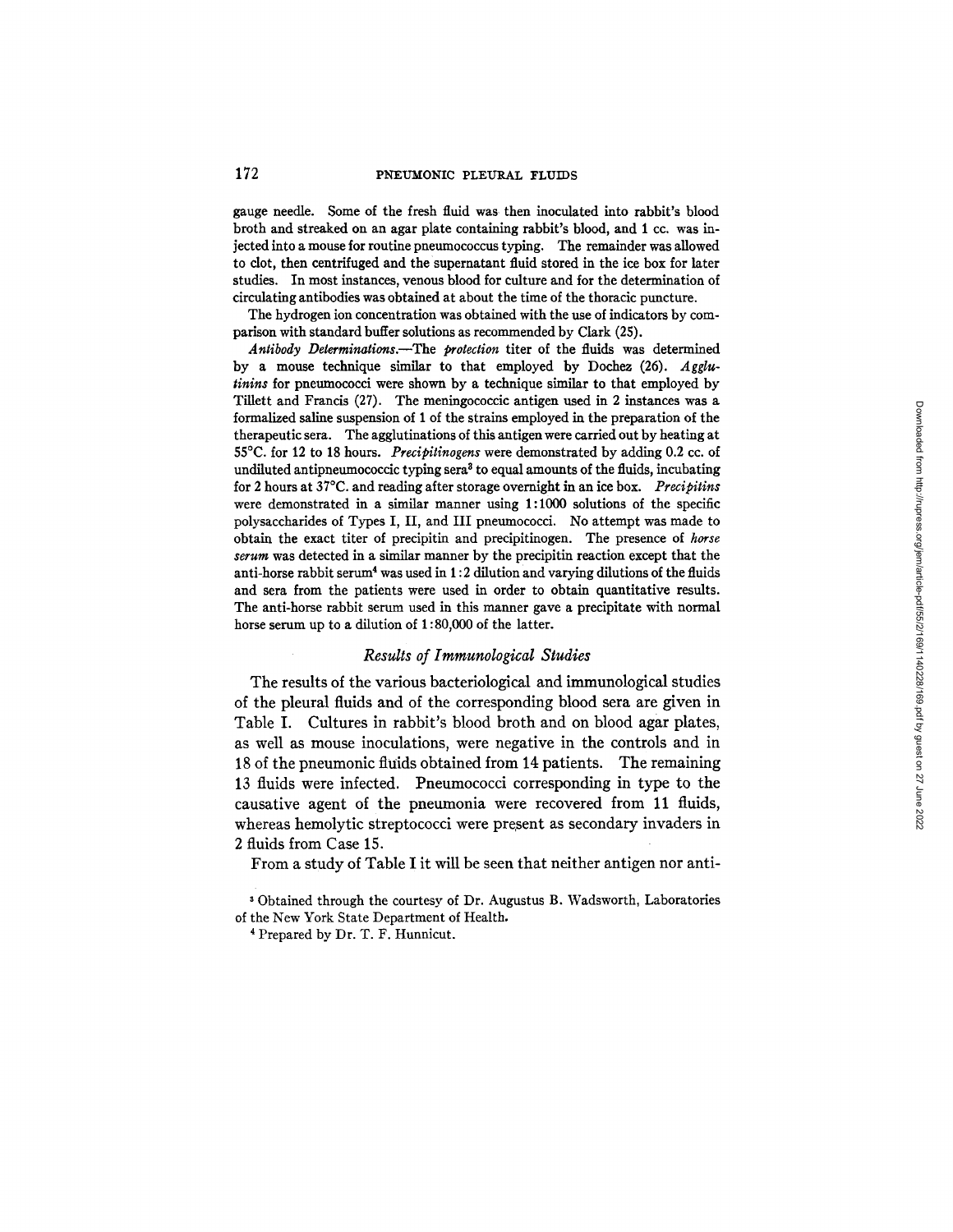# *Explanation of Table I*

*Day of puncture and Day of crisis.* The figures represent the number of days after the onset of the pneumonia.

*Days* under the heading *Serum treatment* represents all the days during which treatment was given (the figures are inclusive).

Horse serum and Agglutinins. The figures represent the weakest dilution of fluid or blood sera in which reactions were observed.

*Protection.* The titer is represented thus:

 $+$  = protection against 10 or 100 lethal doses.

 $++$  = protection against 1000 or 10,000 lethal doses.

 $++ +$  = protection against 100,000 or 1,000,000 lethal doses.

 $++++$  = protection against 10,000,000 or more lethal doses.

*Precipitins* and *Precipitinogens.*  $+$ ,  $+$ ,  $+$ , etc., represent the intensity of the reaction, from +, indicating a definite but slight precipitate with a cloudy supernatant fluid to  $++++$ , indicating a clear supernatant fluid and a heavy sediment.

#### *A bbreviations*

| D.            | $=$ died.             | Str. h. | $=$ Streptococcus hemolyticus. |
|---------------|-----------------------|---------|--------------------------------|
|               | $P.M. = post mortem.$ |         | $Mening. = meningococcus.$     |
|               | $Neg. = negative.$    |         | $=$ Pneumococcus Type I.       |
| $\frac{1}{2}$ | $=$ not done.         | и       | $=$ Pneumococcus Type II.      |
| Pn.           | $=$ pneumococcus.     | ш       | = Pneumococcus Type III.       |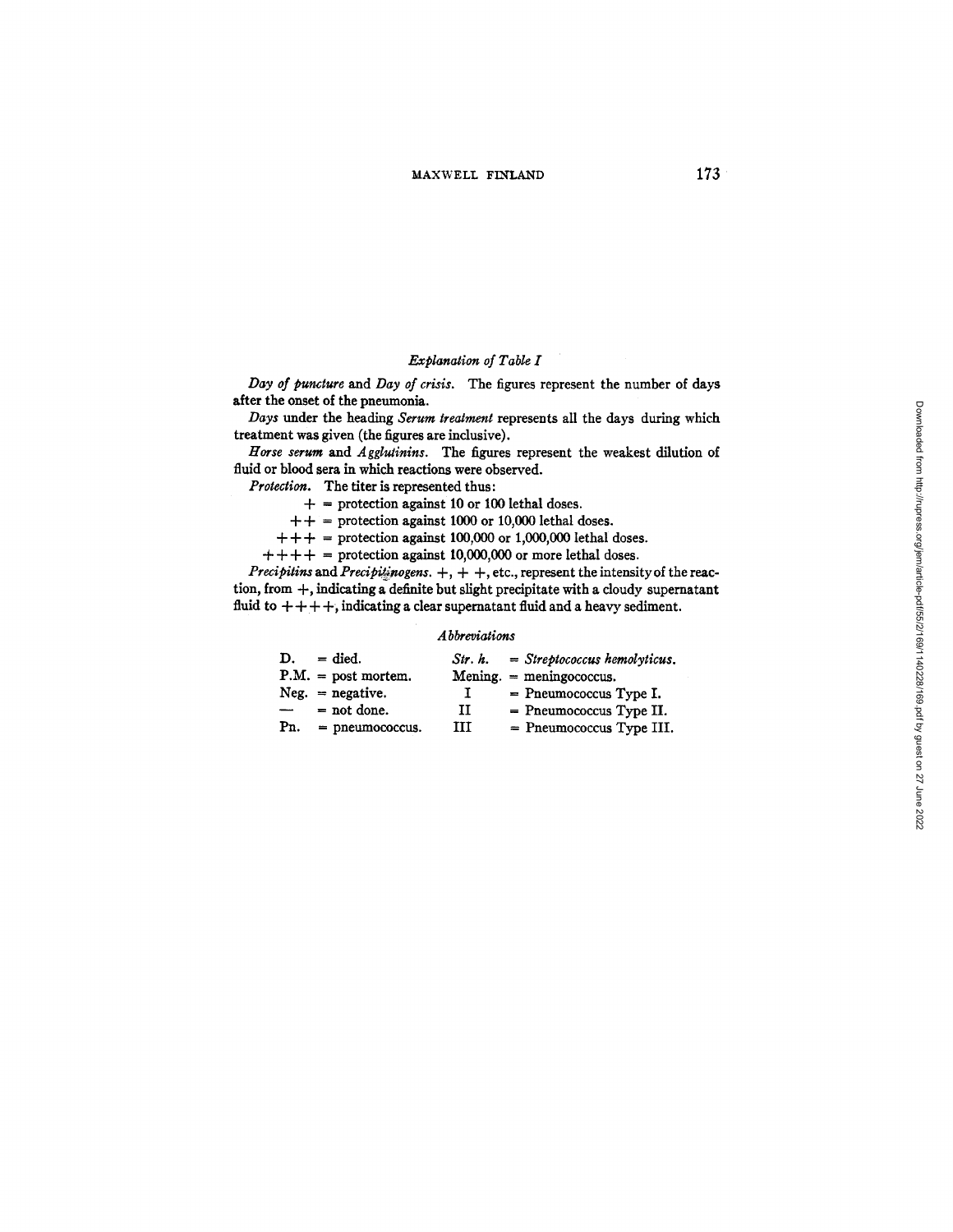| Pleural fluids<br>Concentration of antig<br>Pneu-<br>Day of<br>Case<br>Day of<br>Serum<br>mococ-<br>pН<br>punc-<br>No.<br>crisis<br>treatment<br>Mouse<br>cus type<br>ture<br>Protection<br>Agglutinins<br>Culture<br>inocula-<br>tion<br>Horse<br>serum<br>I<br>Ш<br>I<br>п<br>п<br>$\mathbf{III}$<br>Sterile<br>I. Patients receiving<br>days<br>cc.<br>III<br>3<br>10<br>3<br>0<br>Neg.<br>Neg.<br>0<br>$\bf{0}$<br>0<br>12<br>$\bf{0}$<br>1<br>5<br>4<br>0<br>8.0<br>Neg.<br>Neg.<br>$\bf{0}$<br>0<br>j.<br>--<br>-<br>2<br>5<br>5<br>0<br>7.2<br>$\ddot{}$<br>I<br>Neg.<br>Neg.<br>0<br>0<br>0<br>2<br>-<br>9<br>I<br>10<br>0<br>8.0<br>Neg.<br>$+$<br>$\bf{0}$<br>$\mathbf 0$<br>10<br>-<br>Neg.<br>$\bf{0}$<br>0<br>÷<br>7.7<br>Neg.<br>Neg.<br>$^{\mathrm{+}}$<br>8<br>0<br>0<br>18<br>-<br>0<br>5*<br>Ш<br>21<br>0<br>7.6<br>Neg.<br>$\bf{0}$<br>0<br>2<br>8<br>Neg.<br>+<br>╉<br>II. Patients treated with Felton's con<br>6<br>H<br>$2 - 4$<br>7.8<br>4<br>4<br>322<br>Neg.<br>Neg.<br>400<br>16<br>32<br>$\mathbf 0$<br>$\overline{\phantom{a}}$<br>+<br>14<br>1<br>$\overline{\mathbf{3}}$<br>10<br>70<br>$\overline{\mathbf{c}}$<br>8.0<br>Neg.<br>Neg.<br>100<br>$^{\mathrm{+}}$<br>$\ddag$<br>0<br>0<br>0<br>п<br>6<br>9<br>$+ +$<br>$\ddot{}$<br>$\mathbf 0$<br>11<br>346<br>$2 - 5$<br>7.6<br>Neg.<br>Neg.<br>50<br>0<br>0<br>33<br>$\ddot{\phantom{1}}$<br>1<br>5<br>174<br>$4 - 5$<br>Neg.<br>Neg.<br>$\ddag$<br>$^{\mathrm{++}}$<br>$\mathbf{0}$<br>0<br>0<br>L.<br>п<br>9<br>15<br>264<br>$3 - 5$<br>8.0<br>Neg.<br>Neg.<br>200<br>$^{\mathrm{+}}$<br>16<br>32<br>$\mathbf 0$<br>$\overline{\phantom{0}}$<br>$13\,$<br>$\boldsymbol{0}$<br>$\overline{2}$<br>8.0<br>Neg.<br>Neg.<br>100<br>8<br>$\bf{0}$<br>0<br>$\,{}^+$<br>I<br>10<br>18<br>14<br>183<br>$13 - 14$<br>8.2<br>Neg.<br>$^{\mathrm{+}}$<br>$\mathbf{0}$<br>Neg.<br>400<br>$^{\mathrm{+++}}$<br>0<br>8<br>0<br>17<br>8.0<br>Neg.<br>400<br>8<br>32<br>Neg.<br>$\,^+$<br>0<br>0<br>$\bm{+}\bm{+}$<br>III. Patients treated<br>7<br>2 <sup>1</sup><br>$\pmb{\mathsf{G}}$<br>1<br>15<br>$\boldsymbol{2}$<br>8.0<br>Neg.<br>Neg.<br>O<br>53<br>50<br>$^{\mathrm{+}}$<br>0<br>0<br>16<br>XVIII<br>7<br>5<br>200<br>Mening. 1:50<br>127<br>$2 - 3$<br>7.7<br>Neg.<br>Neg.<br>7<br>8.0<br>Neg.<br>Mening. 1:50<br>Neg.<br>50<br>-<br>-<br>-<br>17<br>$\mathbf{I}$<br>4<br>$\mathbf{2}$<br>7.8<br>3<br>75<br>$\overline{\phantom{0}}$<br>Neg.<br>0<br>0<br>$\bf{0}$<br>Neg.<br>100<br>$\overline{\phantom{0}}$<br>I. Patients receiving<br>I<br>D.4<br>18<br>2<br>7.4<br>Pn.I<br>Pn.1<br>0<br>0<br>0<br>0<br>0<br>-<br>0<br>0<br>13<br>Ш<br>D.8<br>$\overline{7}$<br>Pn. III<br>Pn. III<br>0<br>7.8<br>0<br>0<br>0<br>0<br>۰.<br><br>п<br>17<br>Pn. II<br>Pn. II<br>1<br>D.18<br>0<br>-<br>6.4<br>-<br>0<br>$\mathbf 0$<br>$\bf{0}$<br>$\bf{0}$<br>-<br>8<br>I<br>12<br>0<br>5.6<br>$\pmb{0}$<br>Pn. I<br>Pn. I<br>0<br>$\pmb{0}$<br>$\pmb{0}$<br>⊷<br>15<br>5.6<br>Pn.I<br>Pn. I<br>0<br>0<br>$\mathbf 0$<br>0<br>II. Patients treated with Felton's con |          |  |  |  |  |  |  |  | Bacteriological and Immunological Studies of Pneumo |  |  |  |  |  |  |  |                          |  |
|---------------------------------------------------------------------------------------------------------------------------------------------------------------------------------------------------------------------------------------------------------------------------------------------------------------------------------------------------------------------------------------------------------------------------------------------------------------------------------------------------------------------------------------------------------------------------------------------------------------------------------------------------------------------------------------------------------------------------------------------------------------------------------------------------------------------------------------------------------------------------------------------------------------------------------------------------------------------------------------------------------------------------------------------------------------------------------------------------------------------------------------------------------------------------------------------------------------------------------------------------------------------------------------------------------------------------------------------------------------------------------------------------------------------------------------------------------------------------------------------------------------------------------------------------------------------------------------------------------------------------------------------------------------------------------------------------------------------------------------------------------------------------------------------------------------------------------------------------------------------------------------------------------------------------------------------------------------------------------------------------------------------------------------------------------------------------------------------------------------------------------------------------------------------------------------------------------------------------------------------------------------------------------------------------------------------------------------------------------------------------------------------------------------------------------------------------------------------------------------------------------------------------------------------------------------------------------------------------------------------------------------------------------------------------------------------------------------------------------------------------------------------------------------------------------------------------------------------------------------------------------------------------------------------------------------------------------------------------------------------------------------------------------------|----------|--|--|--|--|--|--|--|-----------------------------------------------------|--|--|--|--|--|--|--|--------------------------|--|
|                                                                                                                                                                                                                                                                                                                                                                                                                                                                                                                                                                                                                                                                                                                                                                                                                                                                                                                                                                                                                                                                                                                                                                                                                                                                                                                                                                                                                                                                                                                                                                                                                                                                                                                                                                                                                                                                                                                                                                                                                                                                                                                                                                                                                                                                                                                                                                                                                                                                                                                                                                                                                                                                                                                                                                                                                                                                                                                                                                                                                                       |          |  |  |  |  |  |  |  |                                                     |  |  |  |  |  |  |  |                          |  |
|                                                                                                                                                                                                                                                                                                                                                                                                                                                                                                                                                                                                                                                                                                                                                                                                                                                                                                                                                                                                                                                                                                                                                                                                                                                                                                                                                                                                                                                                                                                                                                                                                                                                                                                                                                                                                                                                                                                                                                                                                                                                                                                                                                                                                                                                                                                                                                                                                                                                                                                                                                                                                                                                                                                                                                                                                                                                                                                                                                                                                                       |          |  |  |  |  |  |  |  |                                                     |  |  |  |  |  |  |  |                          |  |
|                                                                                                                                                                                                                                                                                                                                                                                                                                                                                                                                                                                                                                                                                                                                                                                                                                                                                                                                                                                                                                                                                                                                                                                                                                                                                                                                                                                                                                                                                                                                                                                                                                                                                                                                                                                                                                                                                                                                                                                                                                                                                                                                                                                                                                                                                                                                                                                                                                                                                                                                                                                                                                                                                                                                                                                                                                                                                                                                                                                                                                       |          |  |  |  |  |  |  |  |                                                     |  |  |  |  |  |  |  |                          |  |
|                                                                                                                                                                                                                                                                                                                                                                                                                                                                                                                                                                                                                                                                                                                                                                                                                                                                                                                                                                                                                                                                                                                                                                                                                                                                                                                                                                                                                                                                                                                                                                                                                                                                                                                                                                                                                                                                                                                                                                                                                                                                                                                                                                                                                                                                                                                                                                                                                                                                                                                                                                                                                                                                                                                                                                                                                                                                                                                                                                                                                                       |          |  |  |  |  |  |  |  |                                                     |  |  |  |  |  |  |  |                          |  |
|                                                                                                                                                                                                                                                                                                                                                                                                                                                                                                                                                                                                                                                                                                                                                                                                                                                                                                                                                                                                                                                                                                                                                                                                                                                                                                                                                                                                                                                                                                                                                                                                                                                                                                                                                                                                                                                                                                                                                                                                                                                                                                                                                                                                                                                                                                                                                                                                                                                                                                                                                                                                                                                                                                                                                                                                                                                                                                                                                                                                                                       |          |  |  |  |  |  |  |  |                                                     |  |  |  |  |  |  |  |                          |  |
|                                                                                                                                                                                                                                                                                                                                                                                                                                                                                                                                                                                                                                                                                                                                                                                                                                                                                                                                                                                                                                                                                                                                                                                                                                                                                                                                                                                                                                                                                                                                                                                                                                                                                                                                                                                                                                                                                                                                                                                                                                                                                                                                                                                                                                                                                                                                                                                                                                                                                                                                                                                                                                                                                                                                                                                                                                                                                                                                                                                                                                       |          |  |  |  |  |  |  |  |                                                     |  |  |  |  |  |  |  |                          |  |
|                                                                                                                                                                                                                                                                                                                                                                                                                                                                                                                                                                                                                                                                                                                                                                                                                                                                                                                                                                                                                                                                                                                                                                                                                                                                                                                                                                                                                                                                                                                                                                                                                                                                                                                                                                                                                                                                                                                                                                                                                                                                                                                                                                                                                                                                                                                                                                                                                                                                                                                                                                                                                                                                                                                                                                                                                                                                                                                                                                                                                                       |          |  |  |  |  |  |  |  |                                                     |  |  |  |  |  |  |  |                          |  |
|                                                                                                                                                                                                                                                                                                                                                                                                                                                                                                                                                                                                                                                                                                                                                                                                                                                                                                                                                                                                                                                                                                                                                                                                                                                                                                                                                                                                                                                                                                                                                                                                                                                                                                                                                                                                                                                                                                                                                                                                                                                                                                                                                                                                                                                                                                                                                                                                                                                                                                                                                                                                                                                                                                                                                                                                                                                                                                                                                                                                                                       |          |  |  |  |  |  |  |  |                                                     |  |  |  |  |  |  |  |                          |  |
|                                                                                                                                                                                                                                                                                                                                                                                                                                                                                                                                                                                                                                                                                                                                                                                                                                                                                                                                                                                                                                                                                                                                                                                                                                                                                                                                                                                                                                                                                                                                                                                                                                                                                                                                                                                                                                                                                                                                                                                                                                                                                                                                                                                                                                                                                                                                                                                                                                                                                                                                                                                                                                                                                                                                                                                                                                                                                                                                                                                                                                       |          |  |  |  |  |  |  |  |                                                     |  |  |  |  |  |  |  |                          |  |
|                                                                                                                                                                                                                                                                                                                                                                                                                                                                                                                                                                                                                                                                                                                                                                                                                                                                                                                                                                                                                                                                                                                                                                                                                                                                                                                                                                                                                                                                                                                                                                                                                                                                                                                                                                                                                                                                                                                                                                                                                                                                                                                                                                                                                                                                                                                                                                                                                                                                                                                                                                                                                                                                                                                                                                                                                                                                                                                                                                                                                                       |          |  |  |  |  |  |  |  |                                                     |  |  |  |  |  |  |  |                          |  |
|                                                                                                                                                                                                                                                                                                                                                                                                                                                                                                                                                                                                                                                                                                                                                                                                                                                                                                                                                                                                                                                                                                                                                                                                                                                                                                                                                                                                                                                                                                                                                                                                                                                                                                                                                                                                                                                                                                                                                                                                                                                                                                                                                                                                                                                                                                                                                                                                                                                                                                                                                                                                                                                                                                                                                                                                                                                                                                                                                                                                                                       |          |  |  |  |  |  |  |  |                                                     |  |  |  |  |  |  |  | $\,{}^+$                 |  |
|                                                                                                                                                                                                                                                                                                                                                                                                                                                                                                                                                                                                                                                                                                                                                                                                                                                                                                                                                                                                                                                                                                                                                                                                                                                                                                                                                                                                                                                                                                                                                                                                                                                                                                                                                                                                                                                                                                                                                                                                                                                                                                                                                                                                                                                                                                                                                                                                                                                                                                                                                                                                                                                                                                                                                                                                                                                                                                                                                                                                                                       |          |  |  |  |  |  |  |  |                                                     |  |  |  |  |  |  |  |                          |  |
|                                                                                                                                                                                                                                                                                                                                                                                                                                                                                                                                                                                                                                                                                                                                                                                                                                                                                                                                                                                                                                                                                                                                                                                                                                                                                                                                                                                                                                                                                                                                                                                                                                                                                                                                                                                                                                                                                                                                                                                                                                                                                                                                                                                                                                                                                                                                                                                                                                                                                                                                                                                                                                                                                                                                                                                                                                                                                                                                                                                                                                       |          |  |  |  |  |  |  |  |                                                     |  |  |  |  |  |  |  |                          |  |
|                                                                                                                                                                                                                                                                                                                                                                                                                                                                                                                                                                                                                                                                                                                                                                                                                                                                                                                                                                                                                                                                                                                                                                                                                                                                                                                                                                                                                                                                                                                                                                                                                                                                                                                                                                                                                                                                                                                                                                                                                                                                                                                                                                                                                                                                                                                                                                                                                                                                                                                                                                                                                                                                                                                                                                                                                                                                                                                                                                                                                                       |          |  |  |  |  |  |  |  |                                                     |  |  |  |  |  |  |  |                          |  |
|                                                                                                                                                                                                                                                                                                                                                                                                                                                                                                                                                                                                                                                                                                                                                                                                                                                                                                                                                                                                                                                                                                                                                                                                                                                                                                                                                                                                                                                                                                                                                                                                                                                                                                                                                                                                                                                                                                                                                                                                                                                                                                                                                                                                                                                                                                                                                                                                                                                                                                                                                                                                                                                                                                                                                                                                                                                                                                                                                                                                                                       |          |  |  |  |  |  |  |  |                                                     |  |  |  |  |  |  |  |                          |  |
|                                                                                                                                                                                                                                                                                                                                                                                                                                                                                                                                                                                                                                                                                                                                                                                                                                                                                                                                                                                                                                                                                                                                                                                                                                                                                                                                                                                                                                                                                                                                                                                                                                                                                                                                                                                                                                                                                                                                                                                                                                                                                                                                                                                                                                                                                                                                                                                                                                                                                                                                                                                                                                                                                                                                                                                                                                                                                                                                                                                                                                       |          |  |  |  |  |  |  |  |                                                     |  |  |  |  |  |  |  |                          |  |
|                                                                                                                                                                                                                                                                                                                                                                                                                                                                                                                                                                                                                                                                                                                                                                                                                                                                                                                                                                                                                                                                                                                                                                                                                                                                                                                                                                                                                                                                                                                                                                                                                                                                                                                                                                                                                                                                                                                                                                                                                                                                                                                                                                                                                                                                                                                                                                                                                                                                                                                                                                                                                                                                                                                                                                                                                                                                                                                                                                                                                                       |          |  |  |  |  |  |  |  |                                                     |  |  |  |  |  |  |  |                          |  |
|                                                                                                                                                                                                                                                                                                                                                                                                                                                                                                                                                                                                                                                                                                                                                                                                                                                                                                                                                                                                                                                                                                                                                                                                                                                                                                                                                                                                                                                                                                                                                                                                                                                                                                                                                                                                                                                                                                                                                                                                                                                                                                                                                                                                                                                                                                                                                                                                                                                                                                                                                                                                                                                                                                                                                                                                                                                                                                                                                                                                                                       |          |  |  |  |  |  |  |  |                                                     |  |  |  |  |  |  |  | $\div$                   |  |
|                                                                                                                                                                                                                                                                                                                                                                                                                                                                                                                                                                                                                                                                                                                                                                                                                                                                                                                                                                                                                                                                                                                                                                                                                                                                                                                                                                                                                                                                                                                                                                                                                                                                                                                                                                                                                                                                                                                                                                                                                                                                                                                                                                                                                                                                                                                                                                                                                                                                                                                                                                                                                                                                                                                                                                                                                                                                                                                                                                                                                                       |          |  |  |  |  |  |  |  |                                                     |  |  |  |  |  |  |  |                          |  |
|                                                                                                                                                                                                                                                                                                                                                                                                                                                                                                                                                                                                                                                                                                                                                                                                                                                                                                                                                                                                                                                                                                                                                                                                                                                                                                                                                                                                                                                                                                                                                                                                                                                                                                                                                                                                                                                                                                                                                                                                                                                                                                                                                                                                                                                                                                                                                                                                                                                                                                                                                                                                                                                                                                                                                                                                                                                                                                                                                                                                                                       |          |  |  |  |  |  |  |  |                                                     |  |  |  |  |  |  |  |                          |  |
|                                                                                                                                                                                                                                                                                                                                                                                                                                                                                                                                                                                                                                                                                                                                                                                                                                                                                                                                                                                                                                                                                                                                                                                                                                                                                                                                                                                                                                                                                                                                                                                                                                                                                                                                                                                                                                                                                                                                                                                                                                                                                                                                                                                                                                                                                                                                                                                                                                                                                                                                                                                                                                                                                                                                                                                                                                                                                                                                                                                                                                       |          |  |  |  |  |  |  |  |                                                     |  |  |  |  |  |  |  |                          |  |
|                                                                                                                                                                                                                                                                                                                                                                                                                                                                                                                                                                                                                                                                                                                                                                                                                                                                                                                                                                                                                                                                                                                                                                                                                                                                                                                                                                                                                                                                                                                                                                                                                                                                                                                                                                                                                                                                                                                                                                                                                                                                                                                                                                                                                                                                                                                                                                                                                                                                                                                                                                                                                                                                                                                                                                                                                                                                                                                                                                                                                                       |          |  |  |  |  |  |  |  |                                                     |  |  |  |  |  |  |  |                          |  |
|                                                                                                                                                                                                                                                                                                                                                                                                                                                                                                                                                                                                                                                                                                                                                                                                                                                                                                                                                                                                                                                                                                                                                                                                                                                                                                                                                                                                                                                                                                                                                                                                                                                                                                                                                                                                                                                                                                                                                                                                                                                                                                                                                                                                                                                                                                                                                                                                                                                                                                                                                                                                                                                                                                                                                                                                                                                                                                                                                                                                                                       |          |  |  |  |  |  |  |  |                                                     |  |  |  |  |  |  |  | 0                        |  |
|                                                                                                                                                                                                                                                                                                                                                                                                                                                                                                                                                                                                                                                                                                                                                                                                                                                                                                                                                                                                                                                                                                                                                                                                                                                                                                                                                                                                                                                                                                                                                                                                                                                                                                                                                                                                                                                                                                                                                                                                                                                                                                                                                                                                                                                                                                                                                                                                                                                                                                                                                                                                                                                                                                                                                                                                                                                                                                                                                                                                                                       |          |  |  |  |  |  |  |  |                                                     |  |  |  |  |  |  |  |                          |  |
|                                                                                                                                                                                                                                                                                                                                                                                                                                                                                                                                                                                                                                                                                                                                                                                                                                                                                                                                                                                                                                                                                                                                                                                                                                                                                                                                                                                                                                                                                                                                                                                                                                                                                                                                                                                                                                                                                                                                                                                                                                                                                                                                                                                                                                                                                                                                                                                                                                                                                                                                                                                                                                                                                                                                                                                                                                                                                                                                                                                                                                       |          |  |  |  |  |  |  |  |                                                     |  |  |  |  |  |  |  | 0                        |  |
|                                                                                                                                                                                                                                                                                                                                                                                                                                                                                                                                                                                                                                                                                                                                                                                                                                                                                                                                                                                                                                                                                                                                                                                                                                                                                                                                                                                                                                                                                                                                                                                                                                                                                                                                                                                                                                                                                                                                                                                                                                                                                                                                                                                                                                                                                                                                                                                                                                                                                                                                                                                                                                                                                                                                                                                                                                                                                                                                                                                                                                       |          |  |  |  |  |  |  |  |                                                     |  |  |  |  |  |  |  |                          |  |
|                                                                                                                                                                                                                                                                                                                                                                                                                                                                                                                                                                                                                                                                                                                                                                                                                                                                                                                                                                                                                                                                                                                                                                                                                                                                                                                                                                                                                                                                                                                                                                                                                                                                                                                                                                                                                                                                                                                                                                                                                                                                                                                                                                                                                                                                                                                                                                                                                                                                                                                                                                                                                                                                                                                                                                                                                                                                                                                                                                                                                                       | Infected |  |  |  |  |  |  |  |                                                     |  |  |  |  |  |  |  |                          |  |
|                                                                                                                                                                                                                                                                                                                                                                                                                                                                                                                                                                                                                                                                                                                                                                                                                                                                                                                                                                                                                                                                                                                                                                                                                                                                                                                                                                                                                                                                                                                                                                                                                                                                                                                                                                                                                                                                                                                                                                                                                                                                                                                                                                                                                                                                                                                                                                                                                                                                                                                                                                                                                                                                                                                                                                                                                                                                                                                                                                                                                                       |          |  |  |  |  |  |  |  |                                                     |  |  |  |  |  |  |  |                          |  |
|                                                                                                                                                                                                                                                                                                                                                                                                                                                                                                                                                                                                                                                                                                                                                                                                                                                                                                                                                                                                                                                                                                                                                                                                                                                                                                                                                                                                                                                                                                                                                                                                                                                                                                                                                                                                                                                                                                                                                                                                                                                                                                                                                                                                                                                                                                                                                                                                                                                                                                                                                                                                                                                                                                                                                                                                                                                                                                                                                                                                                                       |          |  |  |  |  |  |  |  |                                                     |  |  |  |  |  |  |  | $\mathbf 0$              |  |
|                                                                                                                                                                                                                                                                                                                                                                                                                                                                                                                                                                                                                                                                                                                                                                                                                                                                                                                                                                                                                                                                                                                                                                                                                                                                                                                                                                                                                                                                                                                                                                                                                                                                                                                                                                                                                                                                                                                                                                                                                                                                                                                                                                                                                                                                                                                                                                                                                                                                                                                                                                                                                                                                                                                                                                                                                                                                                                                                                                                                                                       |          |  |  |  |  |  |  |  |                                                     |  |  |  |  |  |  |  | $\ddot{\mathbf{0}}$      |  |
|                                                                                                                                                                                                                                                                                                                                                                                                                                                                                                                                                                                                                                                                                                                                                                                                                                                                                                                                                                                                                                                                                                                                                                                                                                                                                                                                                                                                                                                                                                                                                                                                                                                                                                                                                                                                                                                                                                                                                                                                                                                                                                                                                                                                                                                                                                                                                                                                                                                                                                                                                                                                                                                                                                                                                                                                                                                                                                                                                                                                                                       |          |  |  |  |  |  |  |  |                                                     |  |  |  |  |  |  |  | $\pmb{0}$<br>$\mathbf 0$ |  |
|                                                                                                                                                                                                                                                                                                                                                                                                                                                                                                                                                                                                                                                                                                                                                                                                                                                                                                                                                                                                                                                                                                                                                                                                                                                                                                                                                                                                                                                                                                                                                                                                                                                                                                                                                                                                                                                                                                                                                                                                                                                                                                                                                                                                                                                                                                                                                                                                                                                                                                                                                                                                                                                                                                                                                                                                                                                                                                                                                                                                                                       |          |  |  |  |  |  |  |  |                                                     |  |  |  |  |  |  |  | $\mathbf 0$              |  |
|                                                                                                                                                                                                                                                                                                                                                                                                                                                                                                                                                                                                                                                                                                                                                                                                                                                                                                                                                                                                                                                                                                                                                                                                                                                                                                                                                                                                                                                                                                                                                                                                                                                                                                                                                                                                                                                                                                                                                                                                                                                                                                                                                                                                                                                                                                                                                                                                                                                                                                                                                                                                                                                                                                                                                                                                                                                                                                                                                                                                                                       |          |  |  |  |  |  |  |  |                                                     |  |  |  |  |  |  |  |                          |  |
| $\cdot$ 1<br>18<br>D.4<br>P.M.                                                                                                                                                                                                                                                                                                                                                                                                                                                                                                                                                                                                                                                                                                                                                                                                                                                                                                                                                                                                                                                                                                                                                                                                                                                                                                                                                                                                                                                                                                                                                                                                                                                                                                                                                                                                                                                                                                                                                                                                                                                                                                                                                                                                                                                                                                                                                                                                                                                                                                                                                                                                                                                                                                                                                                                                                                                                                                                                                                                                        |          |  |  |  |  |  |  |  |                                                     |  |  |  |  |  |  |  |                          |  |
| 305<br>7.2<br>Pn. I<br>Pn. I<br>200<br>$3 - 4$<br>0<br>0<br>0<br>0<br>8<br>0<br>$\mathbf{H}$<br>15<br>22<br>Str. h.<br>264<br>$3 - 5$<br>7, 2<br>Str. h.<br>10<br>0<br>0<br>4<br>+<br>0<br>0                                                                                                                                                                                                                                                                                                                                                                                                                                                                                                                                                                                                                                                                                                                                                                                                                                                                                                                                                                                                                                                                                                                                                                                                                                                                                                                                                                                                                                                                                                                                                                                                                                                                                                                                                                                                                                                                                                                                                                                                                                                                                                                                                                                                                                                                                                                                                                                                                                                                                                                                                                                                                                                                                                                                                                                                                                          |          |  |  |  |  |  |  |  |                                                     |  |  |  |  |  |  |  | 0                        |  |
| 23<br>5.4<br>Str. h.<br>Str. h.<br>100<br>0<br>0<br>2<br>0<br>0<br>0                                                                                                                                                                                                                                                                                                                                                                                                                                                                                                                                                                                                                                                                                                                                                                                                                                                                                                                                                                                                                                                                                                                                                                                                                                                                                                                                                                                                                                                                                                                                                                                                                                                                                                                                                                                                                                                                                                                                                                                                                                                                                                                                                                                                                                                                                                                                                                                                                                                                                                                                                                                                                                                                                                                                                                                                                                                                                                                                                                  |          |  |  |  |  |  |  |  |                                                     |  |  |  |  |  |  |  | $\pmb{+}$<br>0           |  |
| 19<br>1<br>10<br>Pn. I<br>140<br>$4 - 5$<br>7.2<br>Pn. I<br>400<br>0<br>$^{\mathrm{++}}$<br>0<br>8<br>0                                                                                                                                                                                                                                                                                                                                                                                                                                                                                                                                                                                                                                                                                                                                                                                                                                                                                                                                                                                                                                                                                                                                                                                                                                                                                                                                                                                                                                                                                                                                                                                                                                                                                                                                                                                                                                                                                                                                                                                                                                                                                                                                                                                                                                                                                                                                                                                                                                                                                                                                                                                                                                                                                                                                                                                                                                                                                                                               |          |  |  |  |  |  |  |  |                                                     |  |  |  |  |  |  |  | 0                        |  |
| 13<br>7.0<br>Pn. I<br>Pn. I<br>400<br>0<br>$\ddot{}$<br>0<br>8<br>0                                                                                                                                                                                                                                                                                                                                                                                                                                                                                                                                                                                                                                                                                                                                                                                                                                                                                                                                                                                                                                                                                                                                                                                                                                                                                                                                                                                                                                                                                                                                                                                                                                                                                                                                                                                                                                                                                                                                                                                                                                                                                                                                                                                                                                                                                                                                                                                                                                                                                                                                                                                                                                                                                                                                                                                                                                                                                                                                                                   |          |  |  |  |  |  |  |  |                                                     |  |  |  |  |  |  |  | 0                        |  |
| 14<br>Pn. I<br>200<br>0<br>6.3<br>Pn.I<br>$^{\mathrm{+}\mathrm{+}}$<br>0<br>4<br>0                                                                                                                                                                                                                                                                                                                                                                                                                                                                                                                                                                                                                                                                                                                                                                                                                                                                                                                                                                                                                                                                                                                                                                                                                                                                                                                                                                                                                                                                                                                                                                                                                                                                                                                                                                                                                                                                                                                                                                                                                                                                                                                                                                                                                                                                                                                                                                                                                                                                                                                                                                                                                                                                                                                                                                                                                                                                                                                                                    |          |  |  |  |  |  |  |  |                                                     |  |  |  |  |  |  |  | 0                        |  |
| 19<br>$\mathbf 2$<br>6.3<br>Pn.I<br>200<br>0<br>0<br>0<br>0<br>Pn. I<br>$^{\mathrm{+}}$                                                                                                                                                                                                                                                                                                                                                                                                                                                                                                                                                                                                                                                                                                                                                                                                                                                                                                                                                                                                                                                                                                                                                                                                                                                                                                                                                                                                                                                                                                                                                                                                                                                                                                                                                                                                                                                                                                                                                                                                                                                                                                                                                                                                                                                                                                                                                                                                                                                                                                                                                                                                                                                                                                                                                                                                                                                                                                                                               |          |  |  |  |  |  |  |  |                                                     |  |  |  |  |  |  |  | 0                        |  |
| III. Patients treated                                                                                                                                                                                                                                                                                                                                                                                                                                                                                                                                                                                                                                                                                                                                                                                                                                                                                                                                                                                                                                                                                                                                                                                                                                                                                                                                                                                                                                                                                                                                                                                                                                                                                                                                                                                                                                                                                                                                                                                                                                                                                                                                                                                                                                                                                                                                                                                                                                                                                                                                                                                                                                                                                                                                                                                                                                                                                                                                                                                                                 |          |  |  |  |  |  |  |  |                                                     |  |  |  |  |  |  |  |                          |  |
| 7<br>1<br>26<br>2<br>53<br>Pn. I<br>$Pn$ . I<br>0<br>6.4<br>0                                                                                                                                                                                                                                                                                                                                                                                                                                                                                                                                                                                                                                                                                                                                                                                                                                                                                                                                                                                                                                                                                                                                                                                                                                                                                                                                                                                                                                                                                                                                                                                                                                                                                                                                                                                                                                                                                                                                                                                                                                                                                                                                                                                                                                                                                                                                                                                                                                                                                                                                                                                                                                                                                                                                                                                                                                                                                                                                                                         |          |  |  |  |  |  |  |  |                                                     |  |  |  |  |  |  |  |                          |  |
| Non-Pneum                                                                                                                                                                                                                                                                                                                                                                                                                                                                                                                                                                                                                                                                                                                                                                                                                                                                                                                                                                                                                                                                                                                                                                                                                                                                                                                                                                                                                                                                                                                                                                                                                                                                                                                                                                                                                                                                                                                                                                                                                                                                                                                                                                                                                                                                                                                                                                                                                                                                                                                                                                                                                                                                                                                                                                                                                                                                                                                                                                                                                             |          |  |  |  |  |  |  |  |                                                     |  |  |  |  |  |  |  |                          |  |

L.

 $\overline{a}$ 

 $\blacksquare$ 

 $\overline{\phantom{a}}$ 

20

 $\frac{21}{22}$ 

Rheumatic pleurisy

Cardiac decompensation<br>Pleurisy with effusion

teriologic  $nd$  Immunological Studies of  $D$  $\mathbf{p}$ o

\* This patient received skin tests with the specific polysaccharides of Types I, II, and III pneumococci.

Neg.<br>Neg.<br>Neg.

 $\frac{1}{2}$ 

 $\frac{0}{1}$ 

 $\frac{0}{1}$  $\begin{array}{c} 0 \\ - \\ 0 \\ 0 \end{array}$  $\begin{matrix} 0 \\ 0 \\ 0 \\ 0 \end{matrix}$  $\begin{matrix} 0 \\ 0 \\ 0 \\ 0 \end{matrix}$ 

Neg.<br>Neg.<br>Neg.

 $7.8$ <br> $7.8$ <br> $8.2$ <br> $7.8$ 

# TAB

 $\begin{matrix} 0 \\ 0 \\ 0 \\ 0 \end{matrix}$ 

 $\mathbf 0$ 

 $\pmb{0}$  $\pmb{0}$  $\mathbf 0$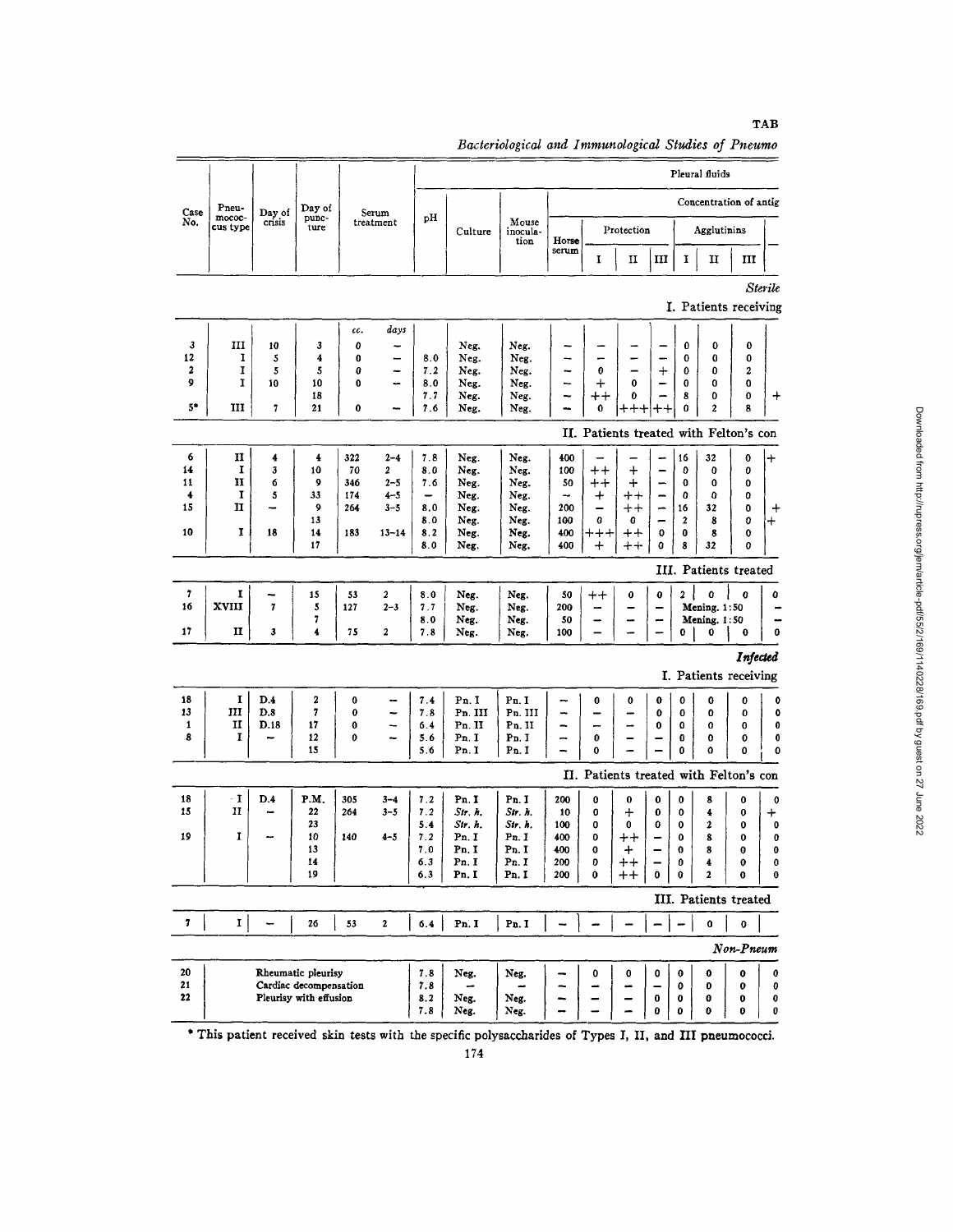|                 |                     |                 |                           |                                       |                  |                         |                                |                   |                                    |              | Blood serum           |                          |                                         |                                    |                        |                      |
|-----------------|---------------------|-----------------|---------------------------|---------------------------------------|------------------|-------------------------|--------------------------------|-------------------|------------------------------------|--------------|-----------------------|--------------------------|-----------------------------------------|------------------------------------|------------------------|----------------------|
|                 | en and antibodier   |                 |                           |                                       |                  | <b>Blood</b>            |                                |                   |                                    |              |                       |                          | Concentration of antigen and antibodies |                                    |                        |                      |
|                 | Precipitins         | Precipitinogens |                           | culture                               | Horse            | Protection              |                                |                   |                                    |              | Agglutinins           |                          | Precipitins                             |                                    |                        |                      |
| 1               | $\mathbf{I}$        | Ш               | I                         | п                                     | ш                |                         | serum                          | 1                 | п                                  | ш            | I                     | п                        | ш                                       | I                                  | п                      | ш                    |
|                 | <b>Fluids</b>       |                 |                           |                                       |                  |                         |                                |                   |                                    |              |                       |                          |                                         |                                    |                        |                      |
|                 |                     |                 | no serum treatment        |                                       |                  |                         |                                |                   |                                    |              |                       |                          |                                         |                                    |                        |                      |
| 0               | $\mathbf 0$         | 0               | 0                         | 0                                     |                  |                         |                                |                   |                                    |              |                       |                          |                                         |                                    |                        |                      |
| 0               | 0                   | 0               | 0                         | 0                                     | 0<br>0           | Neg.<br>Neg.            | $\overline{\phantom{0}}$<br>., | 0                 | 0<br><u>.</u>                      | 0<br>-       | $\boldsymbol{0}$<br>- | $\bf{0}$<br>-            | 0                                       | 0                                  | 0                      | 0                    |
| 0               | $\bf{0}$            | $\div$          |                           |                                       | -                | Neg.                    | -                              | $+$               | $\mathbf 0$                        | $^{+}$       | 0                     | 0                        | 8                                       | 0                                  | $\bf{0}$               | 0                    |
| 0               | 0                   | 0               | 0<br>0                    | 0                                     | 0                | Neg.                    | $\overline{\phantom{0}}$       | $^{\mathrm{+}}$   | 0                                  |              | 8                     | $\bf{0}$                 | 0                                       | $^{\mathrm{+}}$                    | 0                      | 0                    |
| $\,{}^+$<br>0   | 0<br>+++            | 0<br>$\bm{+}$   | 0                         | $\pmb{0}$<br>0                        | 0<br>$\bf{0}$    | Neg.<br>Neg.            |                                | $^+$<br>$\div$    | 0                                  | 0<br>+++ +++ | 8<br>0                | 0<br>64                  | 0<br>64                                 | $^{\mathrm{+}}$<br>0               | 0<br>$^{\mathrm{+++}}$ | 0<br>$^{\mathrm ++}$ |
|                 |                     |                 |                           | centrated antibodies (Types I and II) |                  |                         |                                |                   |                                    |              |                       |                          |                                         |                                    |                        |                      |
| $^{\mathrm{+}}$ | $^{\mathrm{+}}$     | 0               | 0                         | 0                                     | 0                | Neg.                    | 1600                           | $+, + +$          | $++$                               | ↔            | 16                    | 32                       | 4                                       | $++++$                             | $++++$                 | 0                    |
| $\pmb{+}$<br>0  | 0<br>0              | 0<br>0          | 0<br>0                    | 0<br>0                                | 0<br>0           | Neg.                    | -                              |                   | --                                 | -            | -                     | -                        | -                                       |                                    |                        |                      |
| 0               | 0                   | 0               |                           | -                                     | ÷                | Neg.<br>Neg.            | -<br>÷                         | $\ddot{}$         | ۰.<br>$^{\mathrm{+}}$              | -            | -<br>0                | -<br>$\mathbf 0$         | $\overline{\phantom{0}}$<br>0           | 0                                  | 0                      | 0                    |
| $\ddot{}$       | $^{\mathrm{+}}$     | 0               | 0                         | 0                                     | 0                | Neg.                    | 1600                           | 0                 | 0                                  | ÷            | <b></b>               | $\overline{\phantom{0}}$ | -                                       | ÷                                  | -                      |                      |
| ++              | $\ddot{}$           | 0<br>0          | 0                         | 0<br>0                                | 0                | Neg.<br>Pn.I            | 1600                           | 0                 | $+$                                |              | 4                     | 8                        | $\bf{0}$                                | $\ddot{}$                          | $+$                    | 0<br>0               |
| 0<br>+          | 0<br>$\div$         | 0               | 0<br>0                    | 0                                     | 0<br>0           | Neg.                    | 1600<br>1600                   | $+++++$<br>$++++$ | $^{\mathrm{+}}$<br>$^{\mathrm{+}}$ |              | 32<br>16              | 64<br>32                 | $\mathbf 0$<br>0                        | $^{\mathrm{+}}$<br>$^{\mathrm{+}}$ | $+++$<br>+++           | 0                    |
|                 |                     |                 | with non-specific sera    |                                       |                  |                         |                                |                   |                                    |              |                       |                          |                                         |                                    |                        |                      |
|                 | 0                   | 0               | 0                         | 0                                     | 0                | Neg.                    |                                | +                 |                                    |              | $\ddot{\bullet}$      | 0                        | 0                                       | -                                  |                        |                      |
|                 |                     |                 |                           |                                       | -                | Neg.                    | 800                            |                   |                                    |              |                       | Mening. 1:1600           |                                         | -                                  |                        |                      |
|                 | <b></b><br>$\bf{0}$ | $\mathbf 0$     | -<br>0                    | -<br>0                                | -<br>$\mathbf 0$ | Neg.                    | 800                            |                   |                                    |              |                       | Mening. 1:1600           |                                         | -                                  |                        |                      |
|                 | Fluids              |                 |                           |                                       |                  | Neg.                    |                                |                   |                                    |              |                       |                          |                                         |                                    |                        |                      |
|                 |                     |                 | no serum treatment        |                                       |                  |                         |                                |                   |                                    |              |                       |                          |                                         |                                    |                        |                      |
|                 | 0                   | 0               | ++++                      | 0                                     | 0                | Pn. I                   |                                | 0                 | 0                                  | 0            | $\bf{0}$              | $\bf{0}$                 | 0                                       | 0                                  | 0                      | 0                    |
|                 | 0                   | 0               | 0                         | 0                                     | $++++$           | Pn. III                 |                                |                   |                                    |              |                       |                          |                                         |                                    |                        |                      |
|                 | 0                   | 0               | 0                         | ++++                                  | 0                |                         |                                |                   |                                    |              |                       |                          |                                         |                                    |                        |                      |
|                 | 0<br>0              | 0<br>0          | ┿<br>++<br>┿<br>$+ + + +$ | 0<br>0                                | 0<br>0           |                         |                                |                   |                                    |              |                       |                          |                                         |                                    |                        |                      |
|                 |                     |                 |                           | centrated antibodies (Types I and II) |                  |                         |                                |                   |                                    |              |                       |                          |                                         |                                    |                        |                      |
|                 | 0                   | 0               | ++++                      | 0                                     | 0                | Pn. I                   | $400 +$                        | $^{\mathrm{+++}}$ | $^+$ + $^+$                        | $\,{}^+$     | 32                    | 64                       | 4                                       | 0                                  | ++++                   | 0                    |
| ተ               | ┿                   | $\bf{0}$        | 0                         | 0                                     | 0                | Neg.                    | 1600                           | 0                 | --                                 |              | 2                     | 8                        | 0                                       | +                                  | 0                      | 0                    |
|                 | 0                   | 0               | 0                         | 0                                     | 0                | Neg.                    | 800                            |                   | $\ddot{}$                          |              | 2                     | 4                        | 0                                       | 0                                  | 0                      | 0                    |
|                 | 0<br>0              | $\bf{0}$<br>0   | ++++<br>L<br>++++         | 0<br>0                                | 0<br>0           | Neg.<br>${\hbox{Neg.}}$ | 400<br>400                     | ++++              | $^+$                               | -            | 8<br>2                | 4                        | 0<br>0                                  | 0<br>0                             | 0<br>0                 | 0<br>0               |
|                 | 0                   |                 | $0$ $ ++++ $              | 0                                     | 0                | Neg.                    |                                | ᠇᠇᠇               |                                    |              |                       |                          |                                         |                                    |                        |                      |
|                 | 0                   |                 | $0$ $ ++++$               | 0                                     | 0                | Neg.                    |                                |                   |                                    |              |                       |                          |                                         |                                    |                        |                      |
|                 |                     |                 | with non-specific sera    |                                       |                  |                         |                                |                   |                                    |              |                       |                          |                                         |                                    |                        |                      |
| 0               | 0                   |                 | $0$ ++++                  | $\bf{0}$                              | 0                | Neg.                    |                                |                   |                                    |              |                       |                          |                                         |                                    |                        |                      |
|                 | onic Fluids         |                 |                           |                                       |                  |                         |                                |                   |                                    |              |                       |                          |                                         |                                    |                        |                      |
|                 | 0                   | $\bf{0}$        | 0                         | 0                                     | 0                | Neg.                    |                                | 0                 | 0                                  | 0            | 0                     | 0                        | 0                                       | 0                                  | 0                      | 0                    |
|                 | 0<br>0              | 0<br>0          | 0<br>0                    | 0<br>0                                | 0<br>0           | Neg.                    |                                |                   |                                    | 0            | 0                     | 0                        | 0                                       | 0                                  | 0                      | o                    |
|                 | 0                   | 0               | $\mathbf 0$               | 0                                     | 0                |                         |                                |                   |                                    | 0            | 0                     | $\bf{0}$                 | 0                                       | 0                                  | 0                      | 0                    |

LE I nic Pleural Fluids and of the Corresponding Blood Sera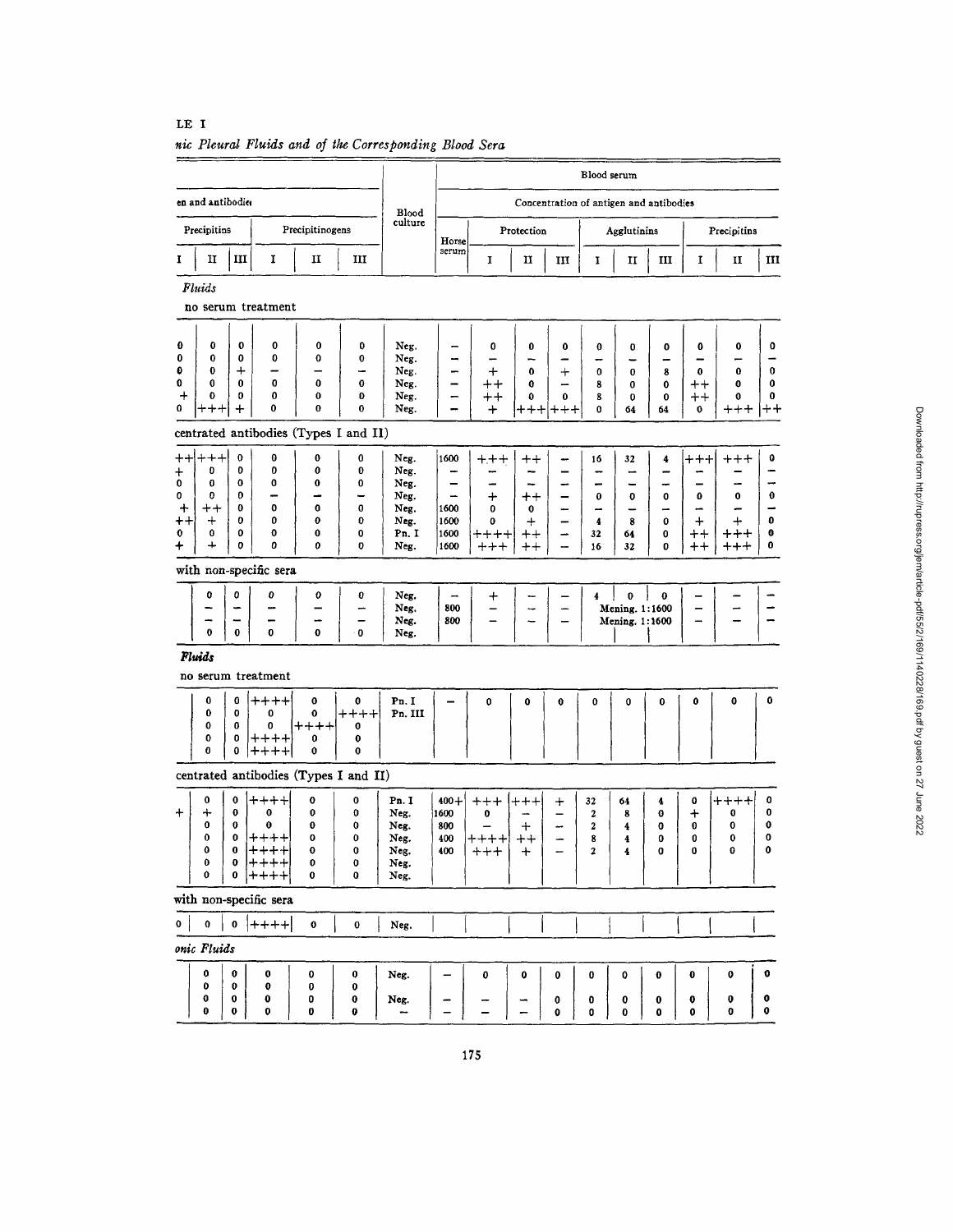bodies could be demonstrated by precipitin tests in the sterile pneumonic fluids during the acute stage of the disease when no specific sera had previously been given. At this time antibodies could not be found in the blood of these patients. At the time of crisis or later antibodies corresponding to those found in the blood sera were demonstrated in the sterile fluids of the untreated cases. Sterile fluids obtained from patients who had received therapeutic sera were shown to contain horse serum and antibodies corresponding to those of the therapeutic sera. Similar antibodies were found in the blood of these patients.

Fluids infected with pneumococci always showed homologous soluble specific substance, as demonstrated by the specific precipitate with the homologous antipneumococcic serum. In the cases that were given antisera containing the homologous and heterologous antibodies, horse serum and heterologous antibodies could be demonstrated along with homologous antigen. The blood, however, contained both homologous and heterologous antibodies. When infection was due to a secondary invader (Case 15), homologous pneumococcic antibodies could be demonstrated in the pleural fluid. Occasionally no antibodies could be demonstrated in fluid when the serum showed a good titer. In one instance (Case 7), when a fluid, sterile early in convalescence, later became infected, actively acquired antibodies for the homologous type were demonstrated on the former occasion and antigen, but no antibodies, on the latter. The tests on the control fluids in the nonpneumonic patients were entirely negative.

The quantitative relationships between the antibodies in the fluids and those in the corresponding sera were not always constant. The protective titer is difficult to compare, but in half of the instances in which protection for the same organisms was demonstrated in both the serum and fluid the titer was found to be the same. In the remaining instances, with one exception in which more protection was found in the fluid, the serum protected in only 1 or 2 dilutions higher (against 10 to 100 times the number of lethal doses of pneumococci) than the corresponding fluid.

The ratio of the agglutinin titers in the fluids to those in the sera varied from 2:1 to 1:32. In 19 instances where corresponding agglutinins were demonstrated in both fluid and serum, the ratio of the titer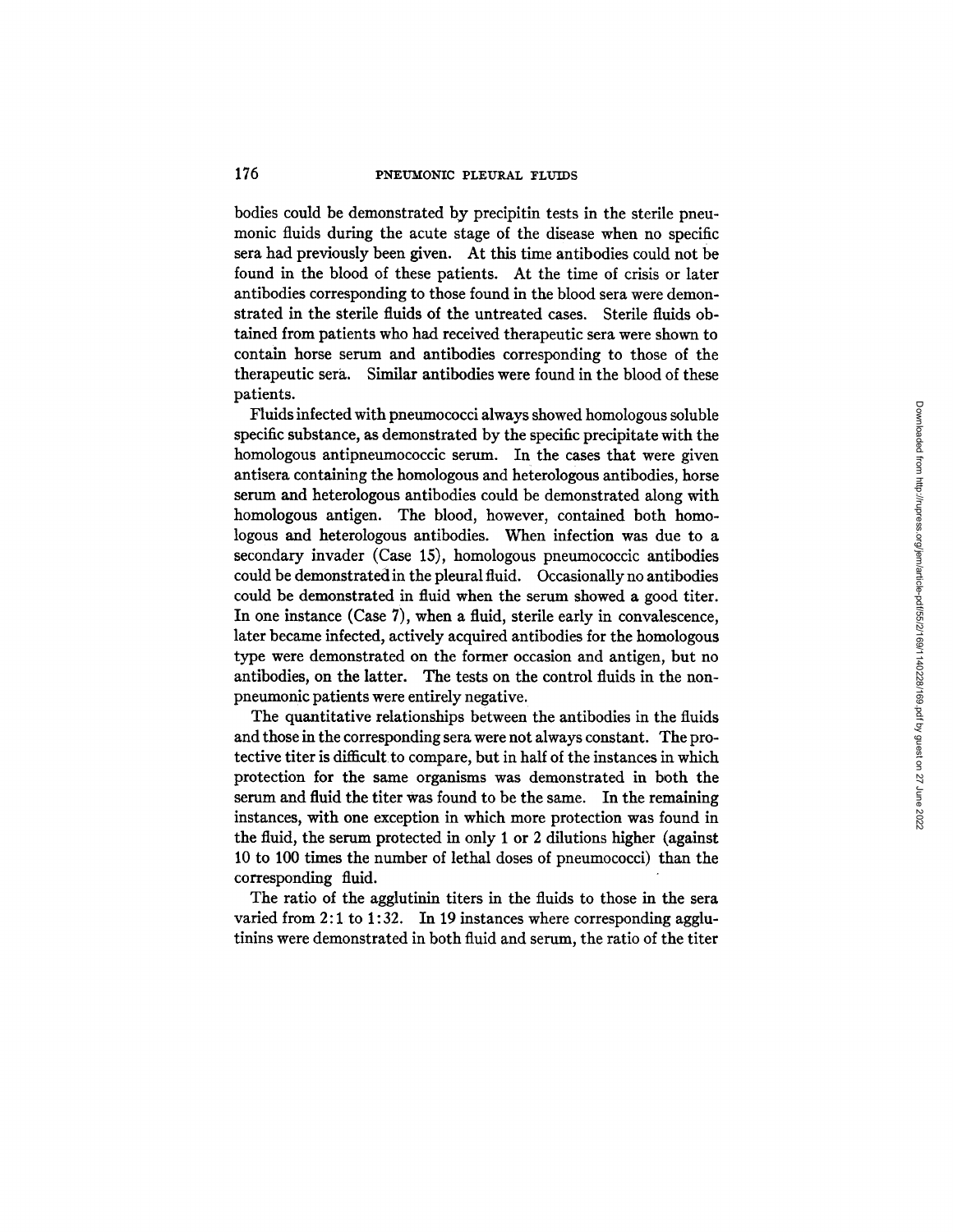# MAXWELL FINLAND 177

in the fluid to that in the sera was 1: 1 or 1: 2 in 10 instances; in 4 others, it was  $1:4$  or  $1:8$ ; in 3, it was  $1:32$ ; and, in the remaining 2, it was  $2:1$ .

The titer of horse serum, using the same anti-horse rabbit serum throughout, showed similar relations between the fluid and blood. Of 12 instances where a comparison was possible the ratio of the titer in the fluid to that in the serum was  $1:1$  in 2 instances;  $1:4$  in  $5:1:8$  or 1:16 in 4; and 1:160 in a single instance.

### **DISCUSSION**

Numerous studies have been made on absorption of fluids, fats, particulate matter, and bacteria from the pleural cavity (28). Little mention, however, has been made of the passage of materials from the circulation into the pleural cavity. Furthermore, as far as could be ascertained, the only direct reference to the presence of specific antibodies in pneumonic pleural fluids are those referred to above (9, 10, 13). It has here been demonstrated that antibodies actively produced by the patient or passively introduced into the blood stream appear in the pleuritic effusion of patients with lobar pneumonia, whether such effusions are sterile or infected. As a rule, the concentration of horse serum and of antibodies in the fluids has been either the same or, more commonly, lower than in blood serum. This is not in accord with the findings of Couraux (29) and Paraskevopoulos (30), who each found more antibodies against the tubercle bacillus in pleural fluid than in the blood, but agrees with the finding in Pepper's case (15) where the ratio of the titer of typhoid agglutinins in the fluid to that in the serum was 4:5. Pinner and Moerke (17) found that the blood averaged 27 per cent more globulin than the tuberculous pleural effusions which they studied, although there were individual instances where the fluid contained more globulin than the serum. These findings are significant since the intimate association of antibodies with serum globulin is well recognized.

These observations cannot, of course, be interpreted as indicating that the normal pleura is permeable to immune bodies. That injury to the pleura through the inflammatory processes in the lung renders it more permeable is very likely in view of the findings of Flexner and his coworkers (21) in relation to the passage of immune substances into the cerebrospinal fluid.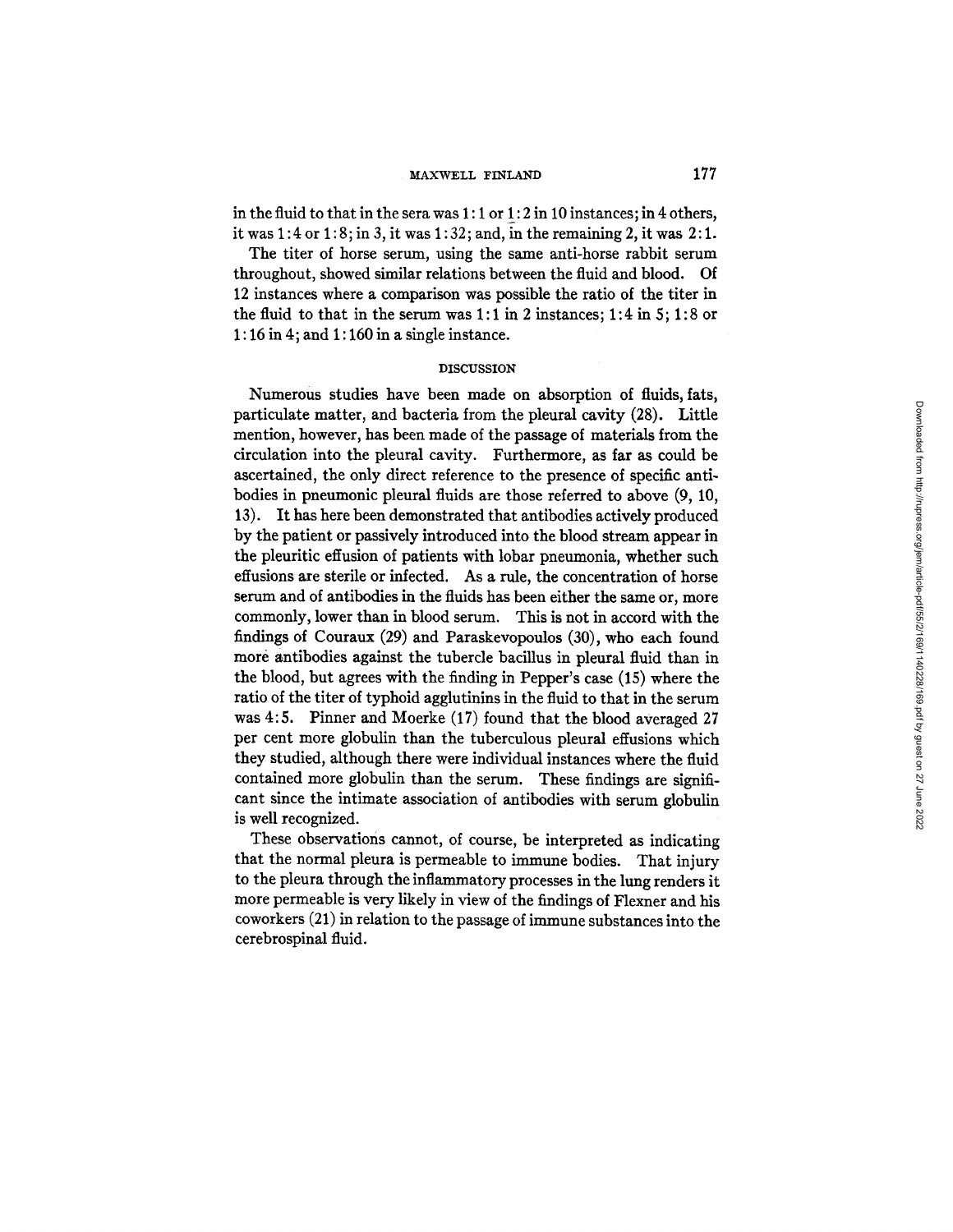### 178 PNEUMONIC PLEURAL FLUIDS

It appears that the presence of antibodies in the effusion does not necessarily prevent its subsequent infection by the homologous organisms. When such infection does occur, soluble specific substance appears in the fluid and the homologous antibody can no longer be demonstrated; but such horse serum and heterologous antibodies as may have been introduced can still be found. This agrees with the findings of Cole (11) already mentioned.

# SUMMARY AND CONCLUSIONS

Pleuritic exudates from patients with lobar pneumonia may be sterile or infected. Sterile fluids, at or about the time of crisis, contain actively acquired antibodies similar to those in the blood serum. Infected fluids do not contain such antibodies, presumably because of the presence in them of large amounts of soluble specific substance. Sterile fluids from patients treated with immune sera have both horse serum and antibodies similar to those injected. Infected fluids from serum-treated cases contain horse serum and such heterologous antibodies as were contained in the therapeutic sera together with homologous soluble specific substance. The concentration of horse serum and antibodies in pneumonic fluids is usually the same or somewhat less than that of the corresponding blood sera.

The author is grateful to Miss Beatrice Tyndall for technical assistance.

### BIBLIOGRAPHY

- I. Scott, T. F. M., Forkner, C. E., and Finland, M., in preparation.
- 2. Andral, G., Clinique médicale, Paris, Gabon et Cie., 1824, 2, 242.
- 3. Laennec, R. T. H., Traité de l'auscultation, Paris, G. S. Chaudé, 2nd edition, 1826.
- 4. Netter, A., *Bull. et mêm. Soc. mêd. Hôp. Paris*, 1889, 6, 13; 1890, 7, 441.
- 5. Friedländer, C., *Fortsch. Med.*, 1893, 1, 715.
- 6. Netter, A., *Bull. Soc. Clin.,* 1886, 10, 186.
- 7. Fränkel, A., *Charité-Ann.*, 1886, 13, 147.
- 8. Locke, E. A., *New England J. Med.,* 1930, 203, 391.
- 9. Siems, C., Les pleurésies contemporaines de la pneumonie, Thèse de Paris, Paris, G. Steinheil, 1901.
- 10. Griffon, *V., Rev. m~d.,* Paris, 1899, 19, 981.
- 11. Cole, R., *J. Exp. Med.,* 1917, 26, 453.
- 12. Floyd, *C., J. Immunol.,* 1920, 5, 321.